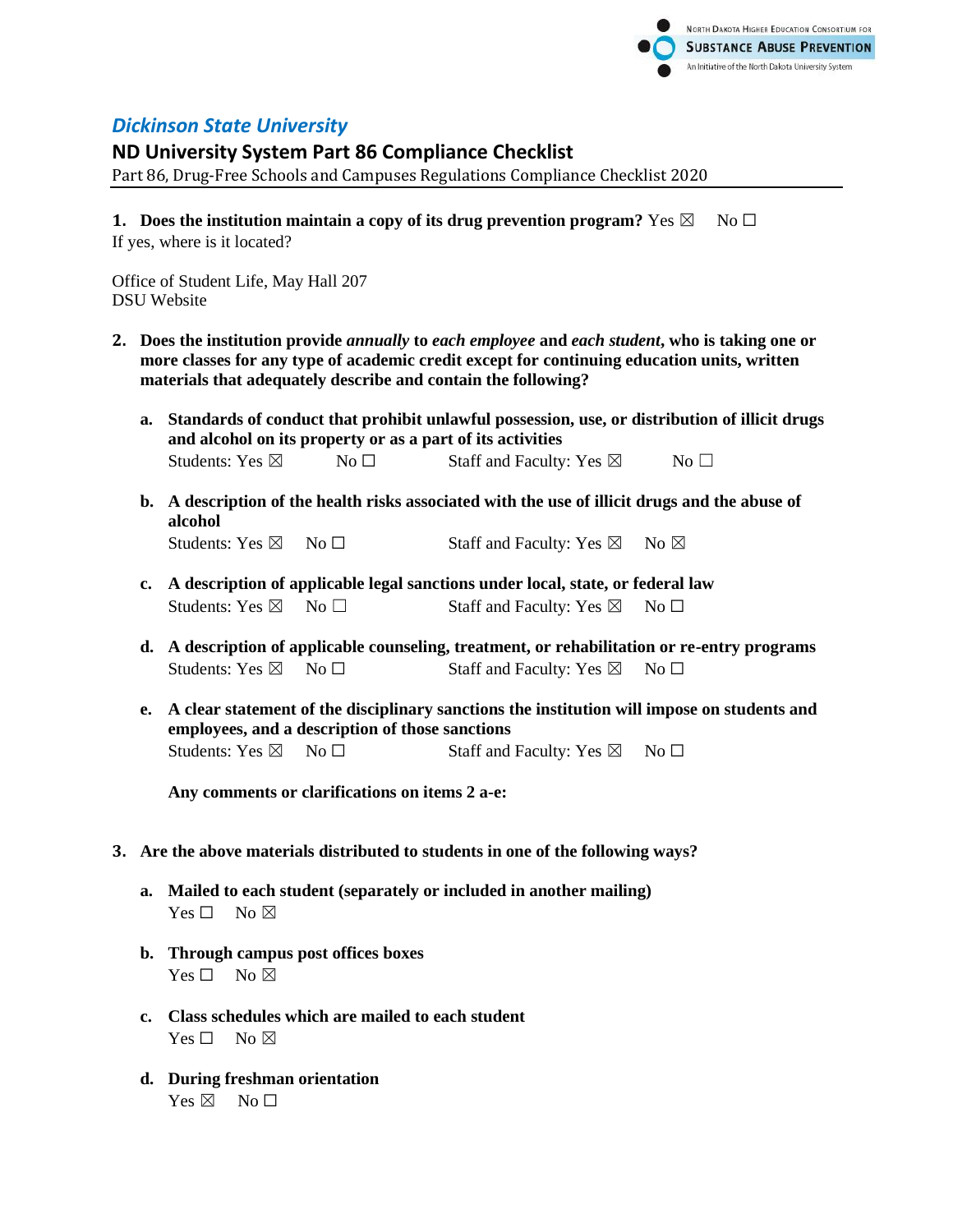## **e. During new student orientation**

 $Yes \boxtimes \neg No \Box$ 

**f. In another manner** 

 $Yes \boxtimes \cong No \square$ 

## **Any comments or clarifications on items 3 a-f:**

Information concerning our alcohol and drug sanctions are covered during move-in weekend floor meetings, it is also included during presentations in freshmen seminar class rooms and with athletic teams.

**4. Does the means of distribution provide reasonable assurance that each student receives the materials annually?**

 $Yes \boxtimes \cong No \square$ 

- **5. Does the institution's distribution plan make provisions for providing these materials to students who enroll at some date after the initial distribution?**  $Yes \boxtimes \cong No \square$
- **6. Are the above materials distributed to staff and faculty in one of the following ways?**
	- **a. Mailed**

Staff: Yes  $\Box$  No  $\boxtimes$  Faculty: Yes  $\Box$  No  $\boxtimes$ 

- **b. Through campus post office boxes** Staff: Yes  $\Box$  No  $\boxtimes$  Faculty: Yes  $\Box$  No  $\boxtimes$
- **c. During new employee orientation** Staff: Yes  $\boxtimes$  No  $\Box$  Faculty: Yes  $\boxtimes$  No  $\Box$
- **d. In another manner** *(HR emails employees on an annual basis. )*

**Any comments or clarifications on items 6 a-d:**

- **7. Does the means of distribution provide reasonable assurance that each staff and faculty member receives the materials annually?** Staff: Yes  $\boxtimes$  No  $\Box$  Faculty: Yes  $\boxtimes$  No  $\Box$
- **8. Does the institution's distribution plan make provisions for providing these materials to staff and faculty who are hired after the initial distribution?** Staff: Yes  $\boxtimes$  No  $\Box$  Faculty: Yes  $\boxtimes$  No  $\Box$
- **9. In what ways does the institution conduct biennial reviews of its drug prevention program to determine effectiveness, implement necessary changes, and ensure that disciplinary sanctions are enforced?**